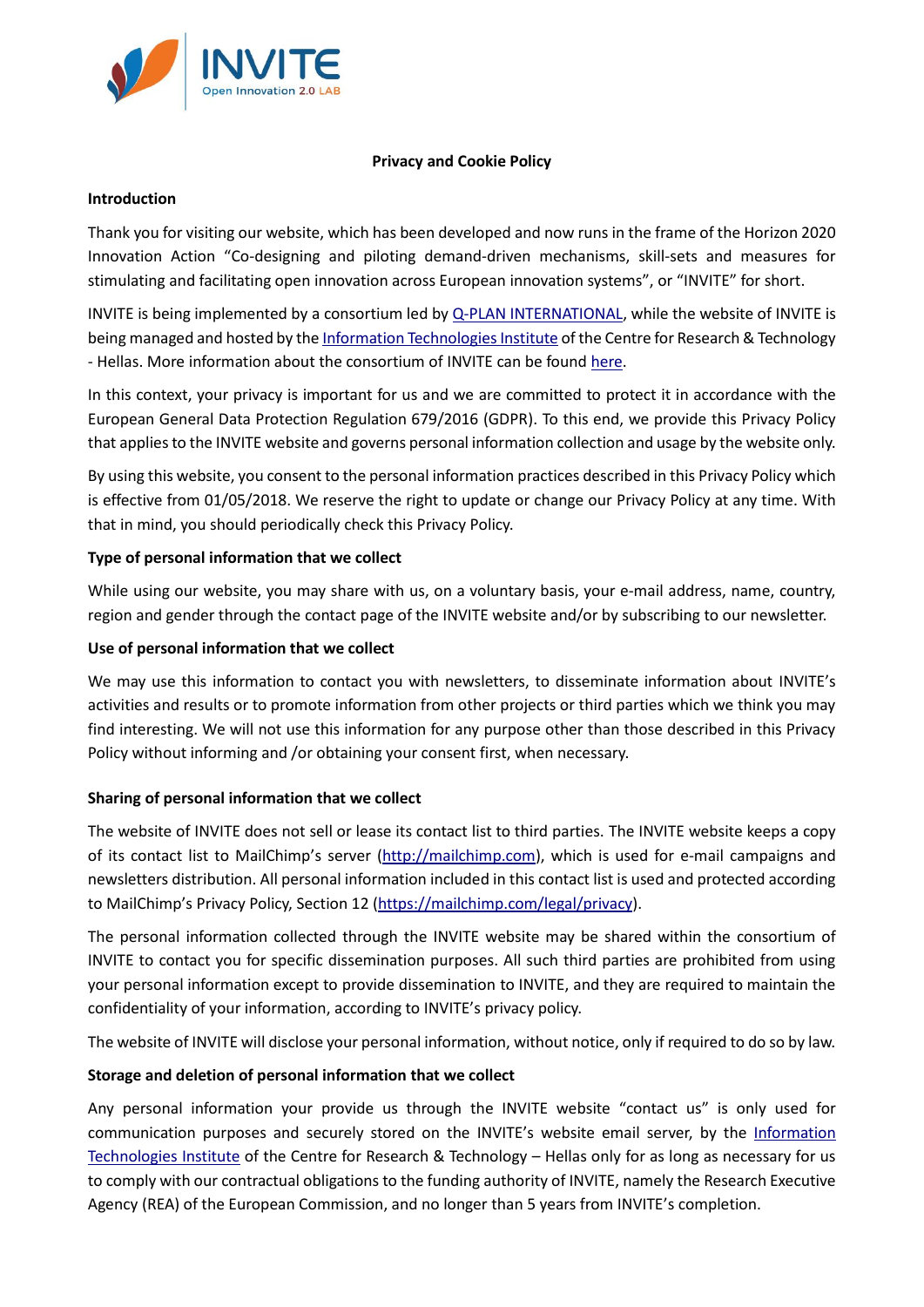

You can unsubscribe from our contact list and/or request for your personal information to be deleted anytime by opting to unsubscribe in the e-mails and/or newsletters that you receive from us, or by directly [contacting](http://invite-project.eu/contact)  [us](http://invite-project.eu/contact) (e-mail: [info@invite-project.eu\)](mailto:info@invite-project.eu).

### **Security of personal information that we collect**

INVITE's website takes information security seriously and uses reasonable physical, electronic, and managerial procedures to help prevent unauthorized access, maintain data security, and correctly use the information we collect.

#### **Your rights**

You have a number of rights, which you can exercise at any time. In particular, you have the:

- **Right to be informed**: You have the right to be informed about the collection and use of your personal information, including the purpose for which we are processing this information, the period that we will retain it and with whom we will share it.
- **Right of access**: You have the right to ask from us to confirm whether we are processing personal information concerning you. Where that is the case, you can access your personal information that we are processing and relevant supplementary information.
- **Right to rectification**: You have the right to request from us modifications to your personal information in case you believe that it is not up to date, complete or accurate.
- **Right to erasure ("right to be forgotten")**: You have the right to ask us to erase your personal information that we are processing.
- **Right to restrict processing**: You have the right to request from us to restrict the processing of your personal information, with a view to limiting the way that we use this information.
- **Right to data portability**: You have the right to ask for your personal information to be provided back to you or transferred to a third party.
- **Right to object**: You have the right to object to us processing your personal information at any time for reasons related to your particular situation.
- **Right not to be subject to a decision based solely on automated processing** (including profiling), which produces legal effects concerning you or similarly significantly affects you.

To exercise your rights, please [contact INVITE](http://invite-project.eu/contact) or send us a notice to [info@invite-project.eu.](mailto:info@invite-project.eu) Please keep in mind that you also have the right to lodge a complaint a supervisory authority (e.g. the Data Protection Authority within your region or country), should you wish so.

#### **Third-Party Websites**

Our website may contain links to or the ability for you to access third-party websites. We are not responsible for the privacy practices employed by those third parties, nor are we responsible for the information or content their websites contain. This Privacy Policy applies solely to information collected by us. We encourage you to read the privacy policies of any third parties before proceeding to use their websites.

#### **Children**

We do not knowingly collect, use, or disclose information from children under the age of 16. If we learn that we have collected the personal information of a child under 16 we will take steps to delete the information as soon as possible. Please immediately [contact us](http://invite-project.eu/contact) if you become aware that a child under 16 has provided us with personal information.